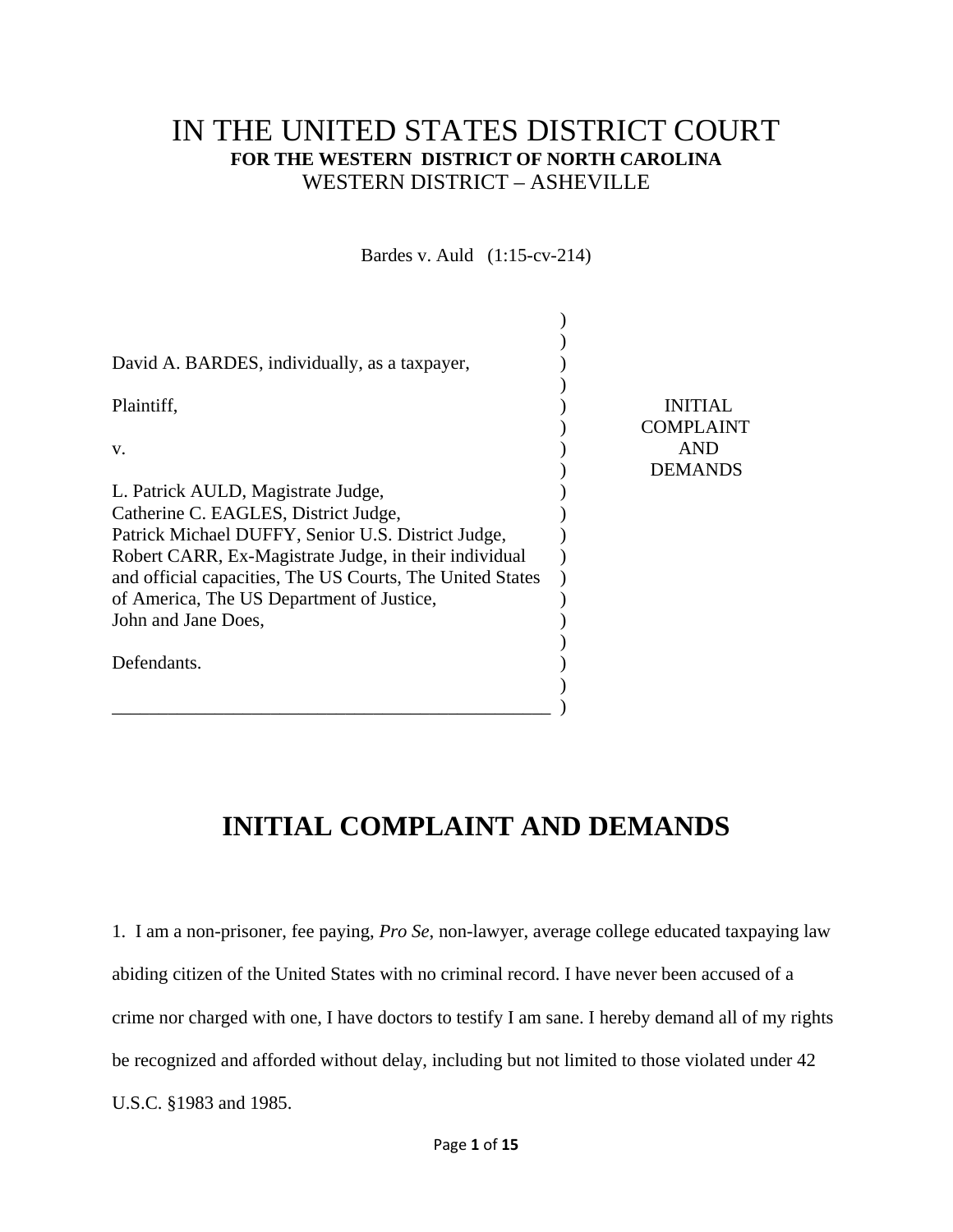2. This lawsuit is in regards to the brutal hypothermic torture and my resulting great and serious injuries leaving me permanently disabled, subjected to in the Sheriff Cannon Detention Center in Charleston, South Carolina in April 2006 illegally prosecuted for fabricated child support arrears, by a state attorney fired for his actions, including demanding oral sex from single mothers to prosecute their ex-husbands as he confessed in my case and others, and illegally jailed by a family court judge fired for his conspiracy in the mess and others, his behaviors growing so bizarre he was yanked from the bench. The torture was preceded by the forced liquidation of my business, seizure of every asset, and revocation of ability to earn a living.

During the torture I was shot with a gun, my left hip has a metal joint and my right leg is partially paralyzed from nerve damage from the bullet, and I have board certified medical doctors, surgeons, medical records, x-rays, and scars to prove I am telling the truth.

3. I filed two timely *Pro Se* federal civil rights lawsuits<sup>1</sup> several years apart, the first in 2008, then 2011, both languished for years, failed, and ultimately dismissed.

4. The first two federal judges CARR and DUFFY on the first case concluded hypothermic torture does not exist further brutal hypothermic torture was not a violation of the Constitution, CARR was deemed unstable and disabled, followed by the next two judges AULD and EAGLES on the second case refusing to initially respond for more than two years, setting the record, concluded nothing ever happened and diagnosed me insane and fully consumed in conspiracy theories, putting this defamatory slander in writing affixing signatures and publishing in the public record.

5. Up to, but mostly in 2014, hypothermic torture became common knowledge, by a US Senate Report<sup>2</sup> on the CIA's horridly too graphically detailed vomit inducing administration of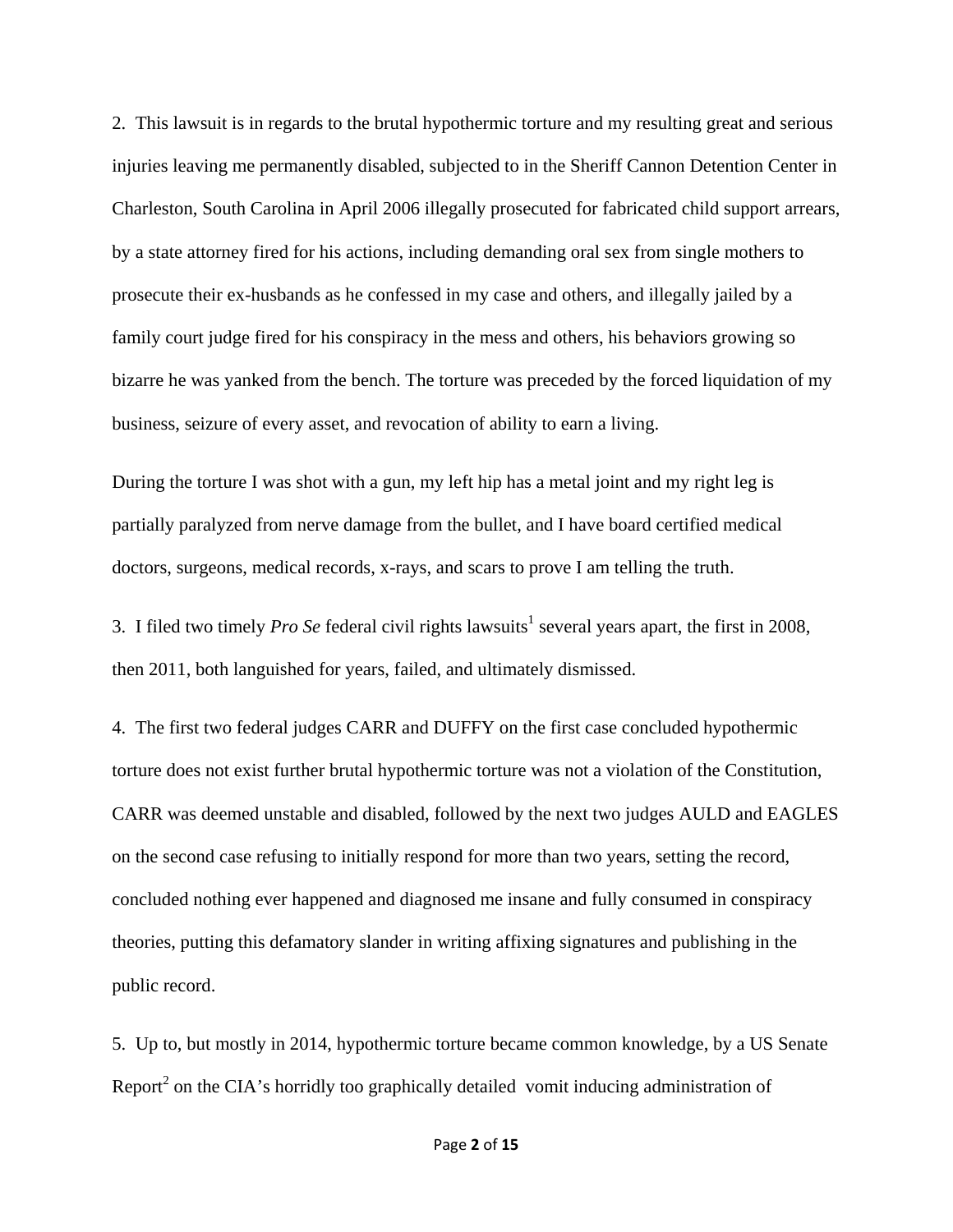hypothermic torture and hypothermic murder, including ice baths, and those they killed, a FBI report<sup>3</sup> on their widespread use of this torture along with those they sent to the hospital to fight for their life, a string of seven highly reported<sup>4</sup> bone-chillingly detailed inmate murders using hypothermic torture, the flood of federal lawsuits from their lawyers, one South Carolina State Judge Baxley ruling against his state<sup>5</sup> ordering the state to pay millions and cease hypothermic torture killing the mentally ill, one jail warden serving 20 years in prison<sup>6</sup> for his hypothermic torture of his inmate, a federal judge ordering the border patrol (CBC) to release<sup>6</sup> thousands of women and children from their hypothermic tortures after being sued by their lawyers, $\frac{7}{1}$  six juveniles fortunate to survive hypothermic torture<sup>8</sup> as their hands and fingers turned blue, causing national outrage, and fifty protestors marching and banging drums around the Durham, NC jail to protest the hypothermic conditions, as highly reported $9$  the next day.

6. In New York City the non-profit, The Marshall Project, published<sup>10</sup> their summary of many those murdered by hypothermic torture, ironically on the same day the US Senate published their report detailing those dead from hypothermic torture.

7. So everyone knows about hypothermic torture, it is common knowledge because the government told us repeatedly in horrid graphic detail, because prior to 2014 it was vehemently denied, and all federal torture lawsuits dismissed, until it became common knowledge and now the lawsuits are allowed to exist no longer dismissed. I am now seeking my justice, without further delay as my losses compound every day.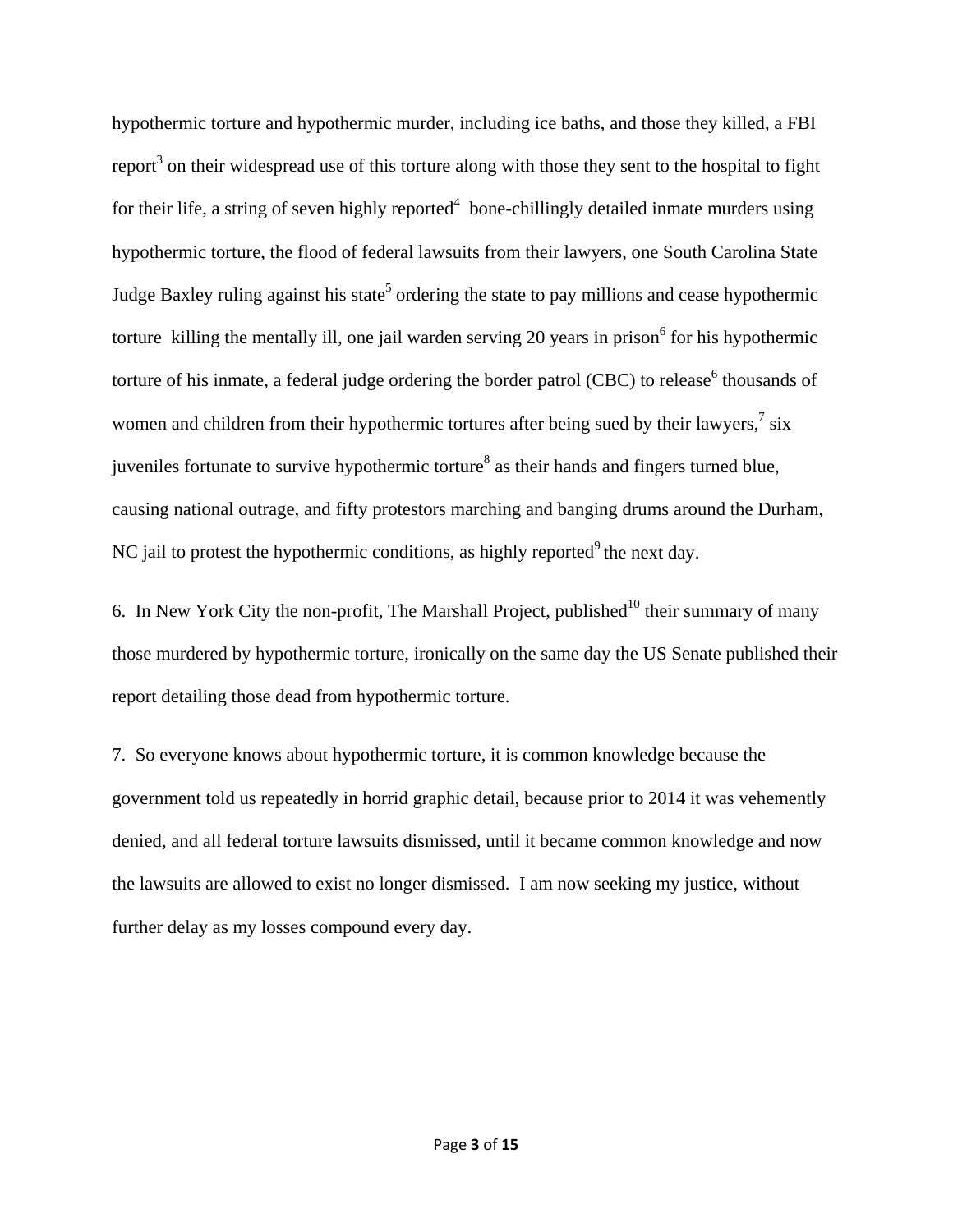8. Judges AULD, EAGLES. DUFFY and CARR all repeatedly denied my multiple motions outlawing hypothermic torture, so all those victims subsequently murdered since, would still be alive today, instead of leaving these judges dripping in their blood. I demand these judges be prosecuted for crimes and imprisoned.

9. The greatest threat to justice is not injustice, rather those whom do the injustice.

#### **Judge AULD and EAGLES**

10. Judge's AULD and EAGLES who misdiagnosed me insane, delivered such as defamatory slander, have no medical testimony or medical facts, while I have board certified medical doctors, surgeons, psychiatrists and psychologists who will testify I am sane and telling the truth. These judges made a medical misdiagnosis without a license to practice medicine in North Carolina, affixed signatures and published for all to see, are committing crimes, violating everything in HIPPA, and completely ignoring all the ADA. Injured by their criminal malpractice I demand recompense and award far above my massive damages. I demand these judges be prosecuted, employment immediately terminated forfeited benefits and pension, sued civilly for 300% of their net worth, and imprisoned in one of our many places with hypothermic torture so they can feel the truth. I intend to do to them, what they claimed never happened to me.

11. AULD and EAGLES issued orders denying truth using crime passed off as obeying the law thus making it worse. I demand recompense for my past and ongoing injuries.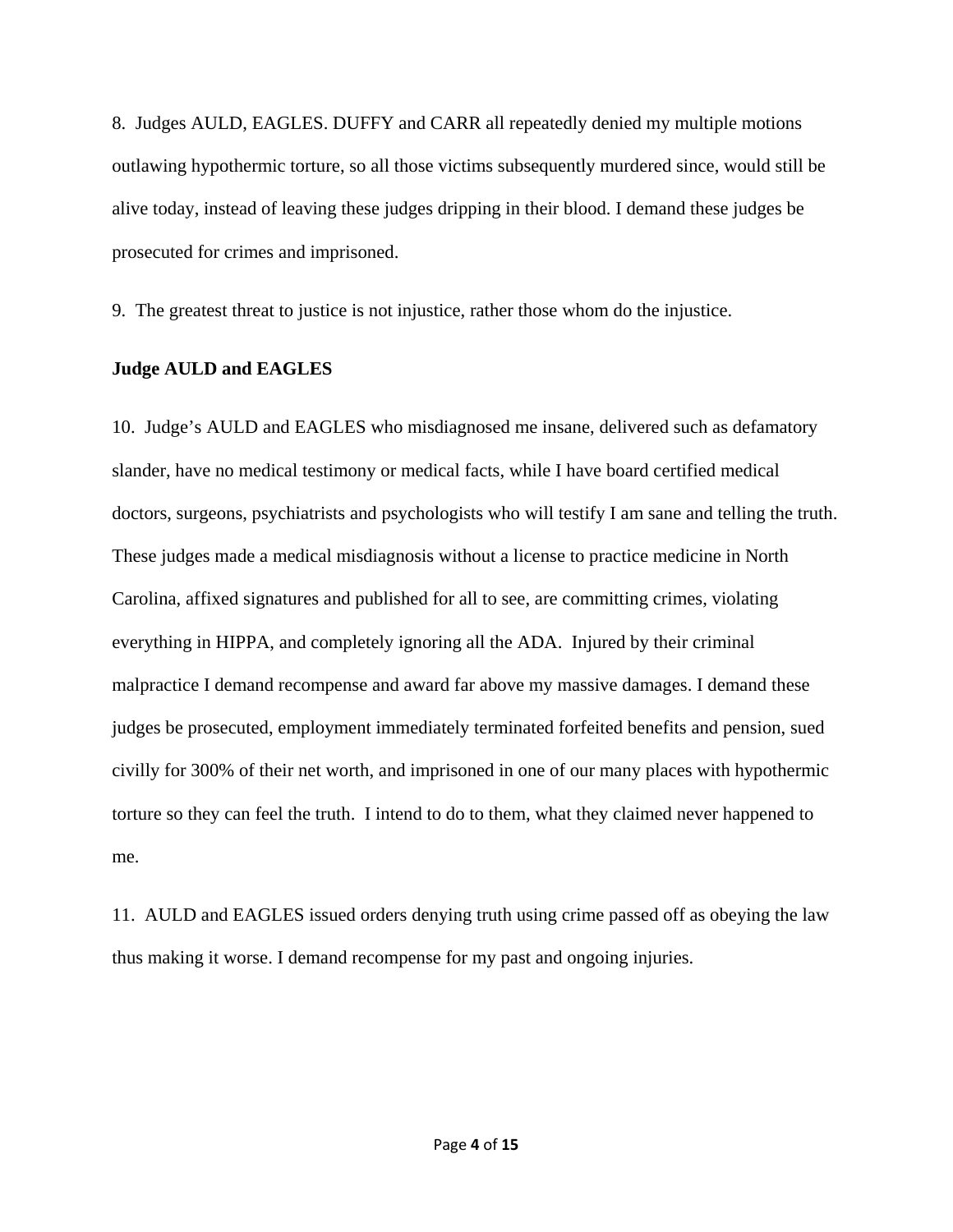#### **Bardes v. MassMutual** (1:11-cv-340 CCE-LPA)

12. *Bardes v. MassMutual* is another failed federal *Pro Se* lawsuit before AULD and EAGLES a dispute over a former employment contract MassMutual claimed certain renewal commissions were vested while their contract read they were not. Due to AULD and EAGLES'S previous criminal medical malpractice, the evidence was ignored as I had already been misdiagnosed insane, and agreed with the lawyer. I demand a new trial with law-abiding judges who will read contracts.

#### **Judge Patrick DUFFY**

13. Judge Patrick DUFFY in Charleston, South Carolina, issued a fifty-some-page complex opinion concluding brutal hypothermic torture was not a violation of the Constitution, which no one will believe, not today, and certainly not tomorrow, or the day after, or never again. I demand DUFFY explain to me his legal argument concluding the Constitution approves brutal hypothermic torture supported by fifty pages of denying the truth, because I am not a lawyer and unable to understand it. I demand DUFFY be fired, sued civilly for 300% of his net worth, and criminally prosecuted; he is a disgrace to our great nation, not by my words but his.

14. When I received DUFFY'S opinion in the mail after about the third page I was lost and tried my best to decipher, a few more pages it just became nothing to me. No one from the US Courts would explain it to me, claiming they are not allowed to give me legal advice.

15. I gave DUFFY'S opinion to two college educated collogues and asked them to please read to see if they could understand it. They only got as far as I did and stopped. One said it was written in legal ease, and only lawyers can understand such. The other saying it was voodoo talk and they just stuck in a lot of really long pins. Their insights, and my summation as nothing, pretty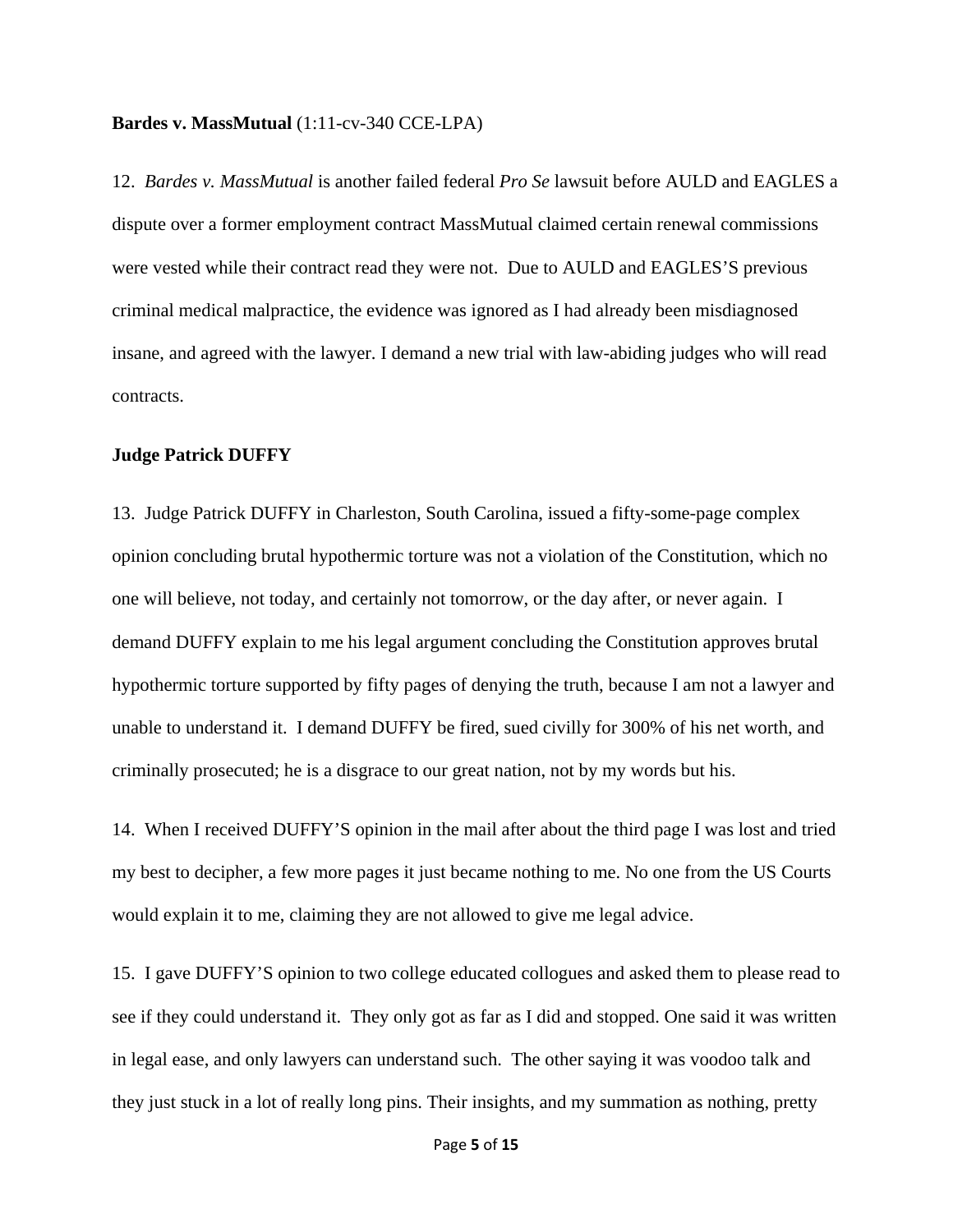much sums up what this secret language means to the taxpaying law abiding educated citizens of this great nation the courts only exist to serve. And no code book exists because it is against the law to write one; no one wants to go to prison.

16. A lawyer and friend of a family member asked me to send DUFFY'S opinion and I did, when I followed up to see if he would explain what the judge was saying as I knew he spoke the voodoo too, he said he was unable to comment only the judge is making a complex legal argument hypothermic torture is not a violation of the Constitution, saying in an apologetic tone he was disappointed with the judge.

17. I paid the courts money, did my utmost effort to try but failed miserably and painfully to be a lawyer for over three years, only lastly mailed a ream of paper of printed words I am not allowed to know. Case closed. I object to being forced to be a lawyer by punishing me because I am not. There is no chance at being fair. I claim my Constitution has been breached.

18. I demand recompense with interest and damages, and a new trial, where I have absolute chance of fairness at every single step of the way, and speak to me in a language I can somehow know. I demand DUFFY explain his ream of paper, so I can finally know.

#### **Ex-Magistrate Robert CARR**

19. Judge CARR was ganged up on by the lawyers in his court in a widely reported<sup>11</sup> prolonged effort to medically disable him, which was precipitated by a growing list of victims, me included, so I was to learn after the fact, the judge was whacked.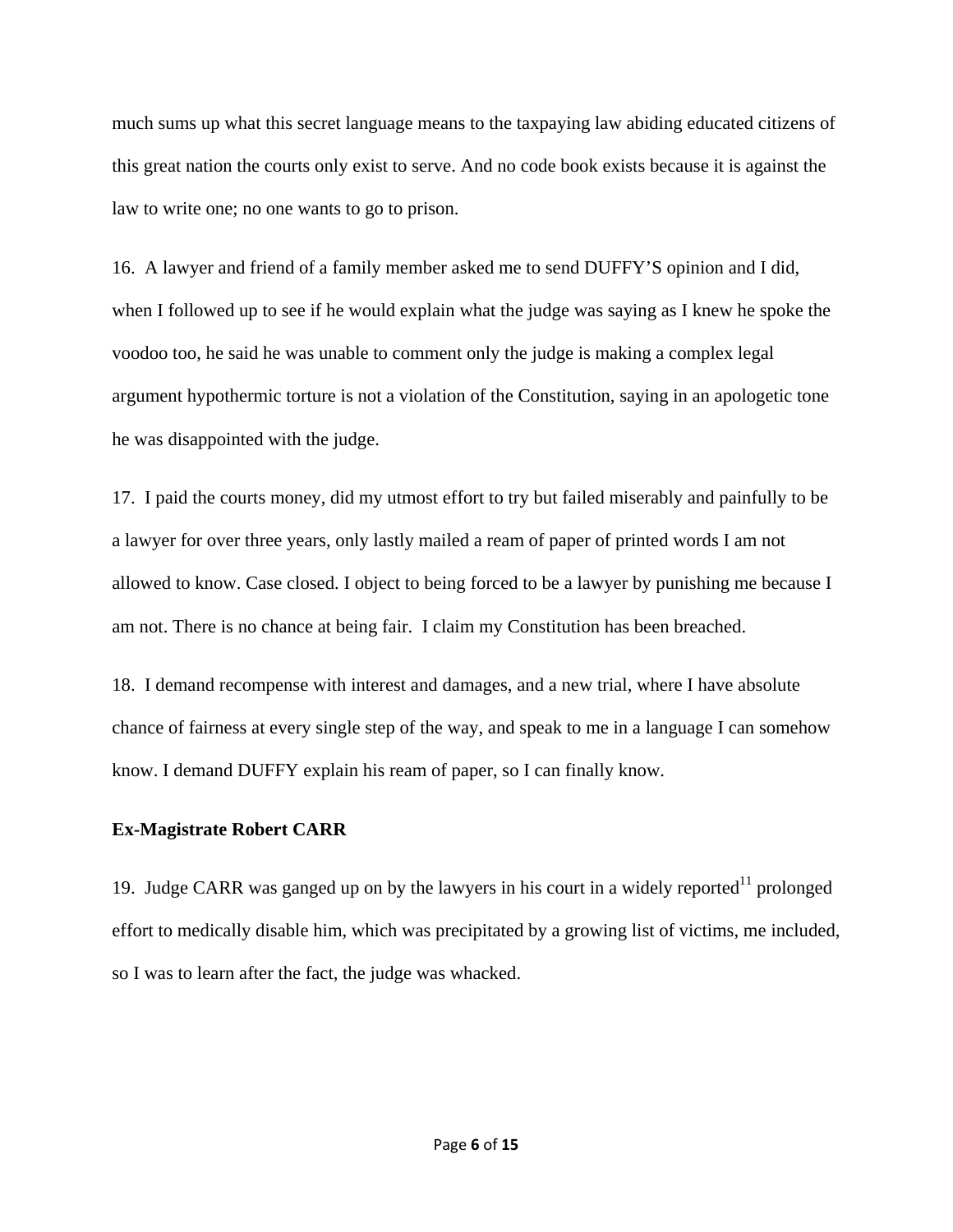20. CARR denied me access to the jail I was so tortured, I only needed to go in ten feet, and I could have proved my case in five minutes. I was denied even a chance at justice, as a chance is not allowed to exist.

21. Using the truth as a legal argument is prohibited in the US Courts if a US citizen and I have three legal cases to prove it. I demand the courts allow truth to be given some consideration, and not instantly denied.

22. Judges AULD, EAGLES. DUFFY and CARR in both official capacity and individually, are unstable or criminals, or both. If you are a lawyer you can sue the government if not a lawyer you cannot, I demand the same as the lawyers, as is only fair and guaranteed to me in my Constitution. I demand the Constitution be given some consideration.

### **John and Jane Doe's**

23. When granted a new fair trial, before a tribunal of non-disabled, non-crime committed, law abiding and honest federal judges who will give me a chance of fairness and a chance at justice fairly, in every step of the way, I demand my right to name John and Jane Doe's, investigate and enumerate their actions and add claims and damages, to all those in South Carolina who had anything to do with my great, many, and prolonged injuries.

24. The same applies to the employers of the four federal judges. I need to determine if the US Courts hire criminals for judges, or trains them to be criminals on the job, or both. The same applies to the US Department of Justice, whom I have mailed multiple times evidence of their crimes, becoming accomplices by deciding no actions, leaving them complicit in their crimes, which are all civilly actionable.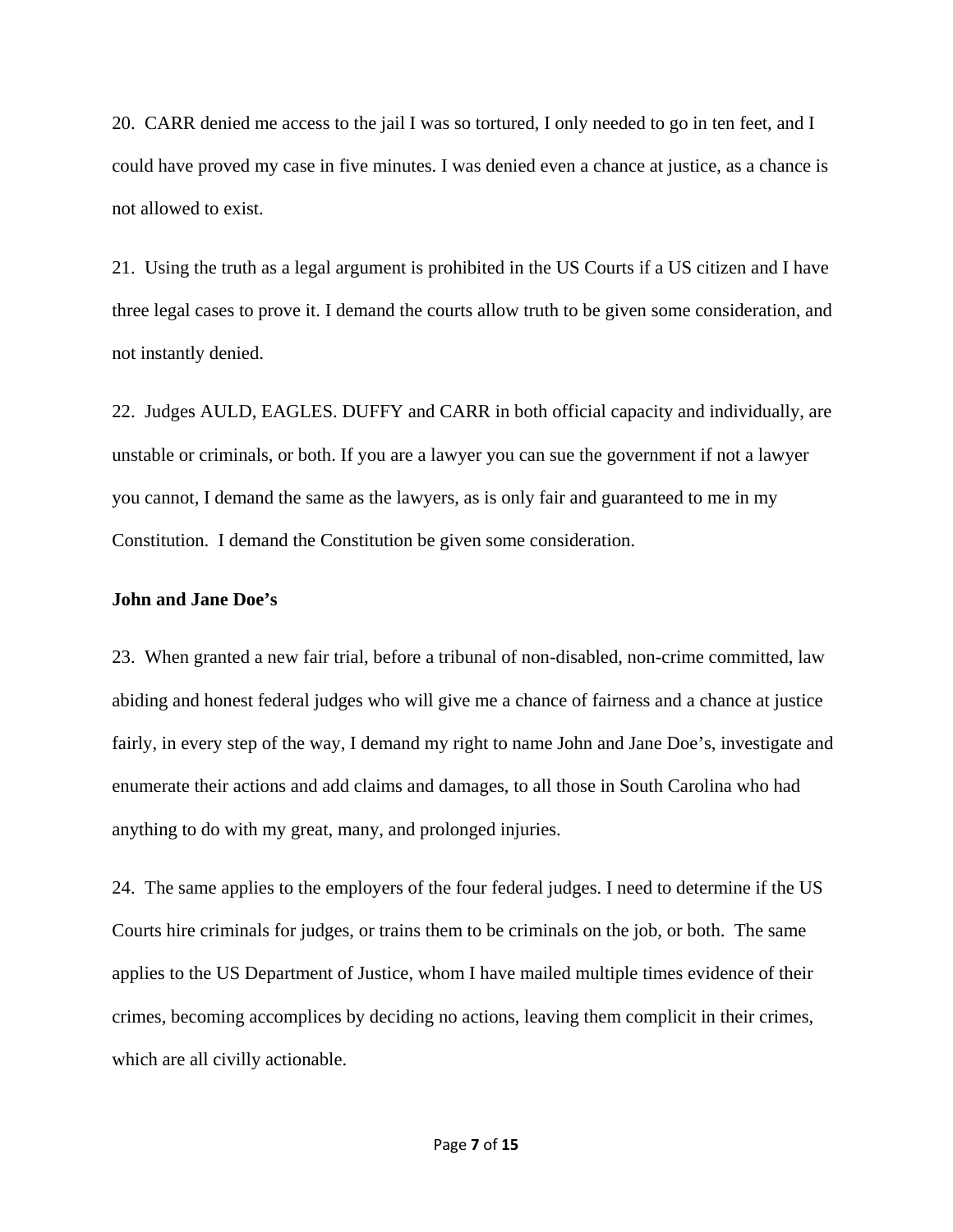25. Those subsequent victims whom have been killed from hypothermic torture since they decided no actions, would still be alive today had these criminals not decided for more blood instead. I demand they be prosecuted for crimes and imprisoned.

26. I demand my right to later name John and Jane Doe executives, managers, and support staff of these organizations and investigate and enumerate their actions and add claims and damages.

27. There exists the possibility but not probability there were any forms of communications between anyone in the US Courts, the DOJ, and anyone else, federal state or local, in regards to torture and hypothermic torture in any way shape or form, in regards to my two torture cases, or anyone else's. If there is any forensic evidence or knowledge of such, I demand my rights to expand this lawsuit with more.

## **Added claims**

28. I demand my right to amend this lawsuit and name John and Jane Doe's when the two new judges examine all the other laws these criminals broke. My written contract with all my defendants was signed 228 years ago, and has been badly breached. I demand recompense without delay.

29. The US Courts either need to dumb themselves down to where I can understand, or smarten me up by telling me how the place works, how to have a chance at fairness and a chance at justice, or hire me a lawyer who has the same years of experience and knowledge as those I am pitted against with no way not becoming their prey, or send me to law school so I can understand the conversation too. Or hire everyone a lawyer as is the only way a chance at fairness can even be attempted. Or create a second court, one which serves the citizens, the other serving lawyers.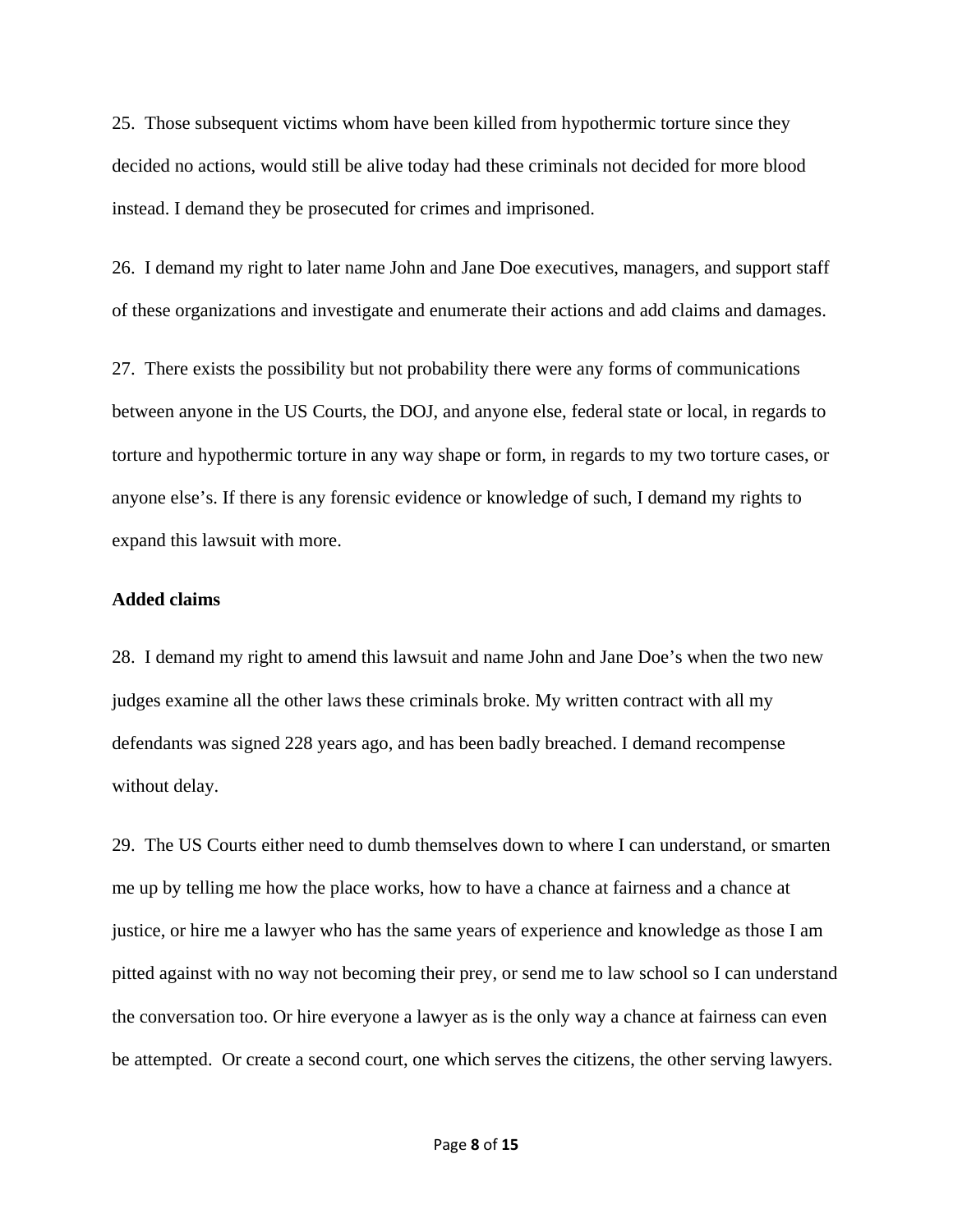Doing anything is an improvement. I demand the US Courts do something other than unstoppable injury.

30. My three failed lawsuits are in PACER, so I attach all three as such. I demand a chance at fairness and a chance at justice against all those who had anything to do with either three suits.

#### **The Two New Judges on this Case**

31. I demand my right to later name John and Jane Doe's, investigate and enumerate their actions and add claims and damages, against either the two new judges on this case, because if they deny me chance of fairness and chance of justice, I have a civic duty to sue them too. It says in my Constitution I have the right to petition my government for redress of grievances so I demand without delay.

32. I demand the judge's sign an order outlawing the use of hypothermic torture, by anyone anywhere, before any more are maimed or killed. Because if any are, their tortures and or murders will be on the these judges requiring prison to be tortured next, left wishing abolished before. The only person stopping them from becoming me is me. I am doing my civic duty taught in the first grade.

33. I demand the judges not use a single provision of the Prison Reform Litigation Act against me in anyway; else I have a civic duty to require them prove it to a jury of twelve people like me and not like them.

34. I demand the judges not use *res judicata* or anything close, if they issue orders stating my claims have been adjudicated, I have a civic duty to require them to prove it before their jury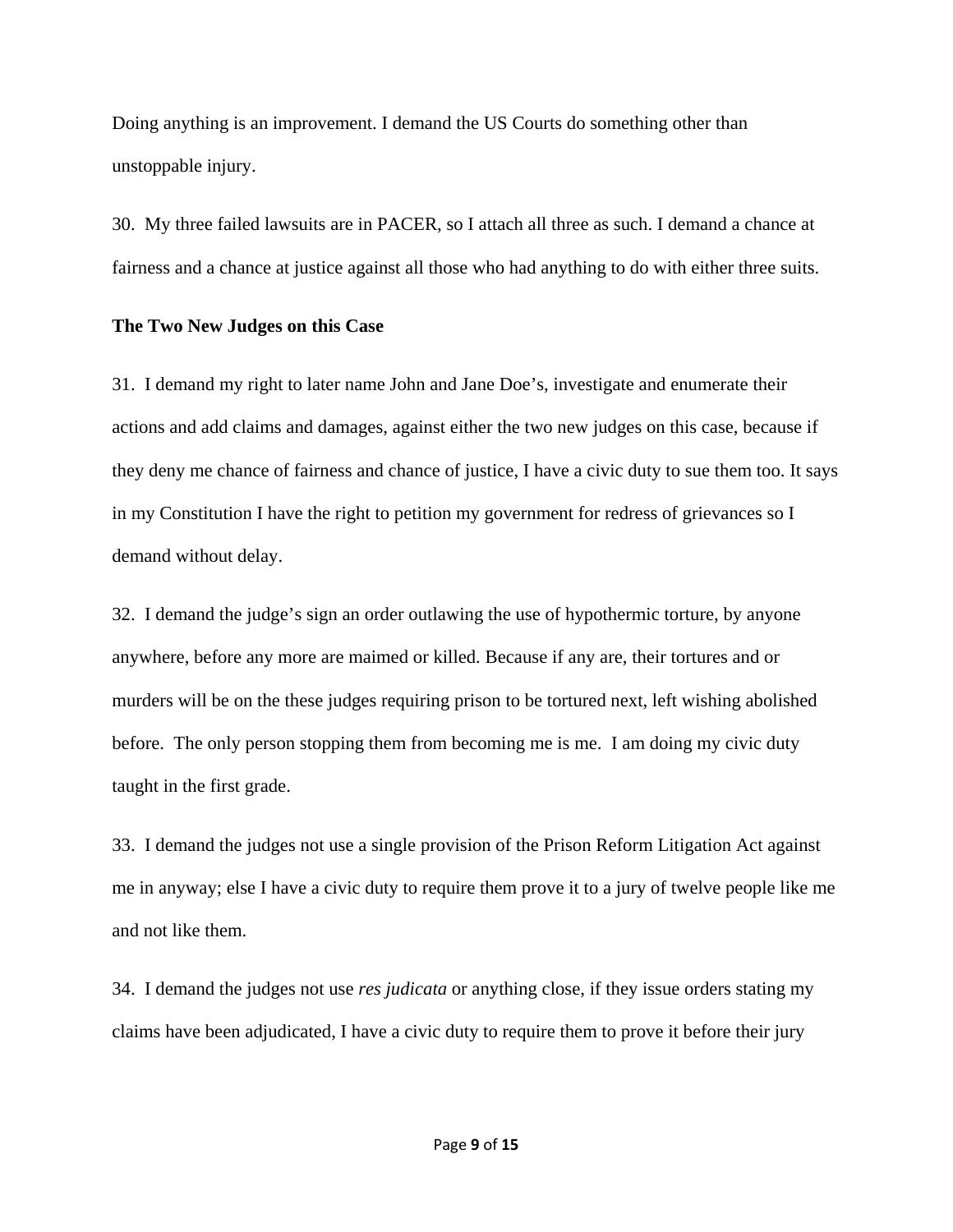after I explain jury nullification to my fellow citizens as our highest civic duty to make us a better union.

35. I demand a jury of twelve.

36. I demand the judges no longer demand I practice law same as a lawyer, as I am not allowed to know how practice law to even pretend. The court's own website<sup>12</sup> states I "must be prepared" to be "same as a lawyer," else punished for not being one. It states I have no right to be represented by a lawyer; but in certain circumstances the court may grant a chance of fairness, but do not count on it, as a chance of fairness is not a right in the US Courts. I demand a chance of fairness and a chance of justice in every single circumstance with no further delay.

37. As to tolling statutes I have not stopped taking active legal pursuit since the moment I was tortured, so the clock has no elapsed time.

38. I demand award of damages and recompense in addition to already demanded in excess of \$400,000,000.00.

39. This legal testimony I freely provide under oath, and of my opinion. 28 U.S.C. §1746; 18 U.S.C. §1621

40. All this I demand of this court without delay. Submitted this day 24 of September, 2015, by

David A. Bardes, *Pro Se* 

213 Rainbow Lake Drive Brevard, North Carolina 28712 828-393-4599(h) davidbardes@davidbardes.com ColdCellTorture.com

x\_\_\_\_\_\_\_\_\_\_\_\_\_\_\_\_\_\_\_\_\_\_\_\_\_\_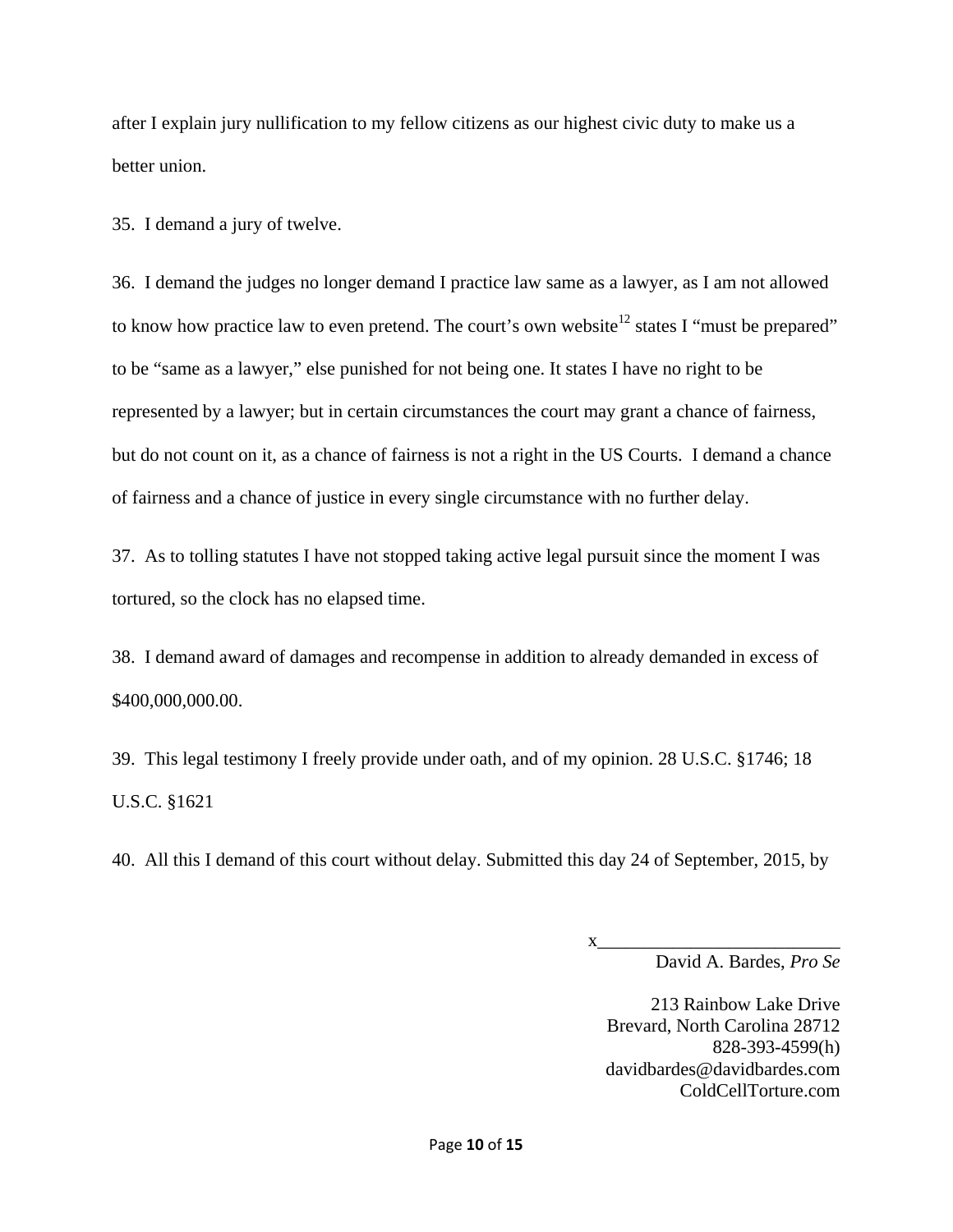# **FOOTNOTES**

**1**. Federal Lawsuits:

*Bardes v. Magera* (2:08-cv-487-PMD-RSC). Fourth Circuit CA 09-2191 & 10-1944. SCOTUS: No. 10-8581, Mar 28 2011 Petition DENIED.

*Bardes v. The State of South Carolina* (1:11-cv-999-CCE-LPA). Fourth Circuit CA No. 13-2133 (09/13/2013)

*Bardes v. MassMutual* (1:11-cv-340 CCE-LPA)

**2**. US Senate Report on CIA Torture and Murder:

On December 9, 2014 the US Senate Intelligence Committee published their Report on CIA Torture and Murder. See Senate websites, or http://coldcelltorture.com/cia.php

One victim later deemed innocent, was beaten, bones broken, sodomized, rectally rehydrated, submerged in ice baths, given ice showers, then spent days in hypothermic cold cells stripped naked and chained to a bolt in the floor, dying from hypothermia. And his family denied his dead body for even a proper burial.

**3**. FBI Report detailing hypothermic torture:

In May of 2008 the US Department of Justice, Oversight and Review Division, Office of the Inspector General, published their unclassified, "A Review of the FBI's Involvement in and Observations of Detainee Interrogations in Guantanamo Bay, Afghanistan, and Iraq" report. See agency websites or http://coldcelltorture.com/fbi.php

Of the dozen or so descriptions of the FBI using hypothermic torture, on page 80 is found:

*The same FBI agent told the OIG that approximately two weeks later she encountered another detainee who was shackled to the floor of an interview room. She said the air conditioner had been set to make it very cold in the room and the detainee was shivering. Also, the detainee had urinated in his pants. The MPs advised her that the detainee had been in the room since the previous day with the air conditioner left on the whole time, and that they were told not to bring the detainee food, water, or anything else until the interrogators returned. The agent said the MPs told her that the interrogators were trying to "break down" detainees through the use of temperature manipulation, loud music, and immobility.* 

**4**. Seven Reported Hypothermic Deaths:

See articles reporting hypothermic murders of inmates Daniel Pantera (2012), unnamed (2012), Raleigh Priester (2012), Jerome Laudman (2008), Willie Daniels (2006), Bobby Ray Mott (2003), and Charles Platcher (2003) in search engines or http://coldcelltorture.com/three.php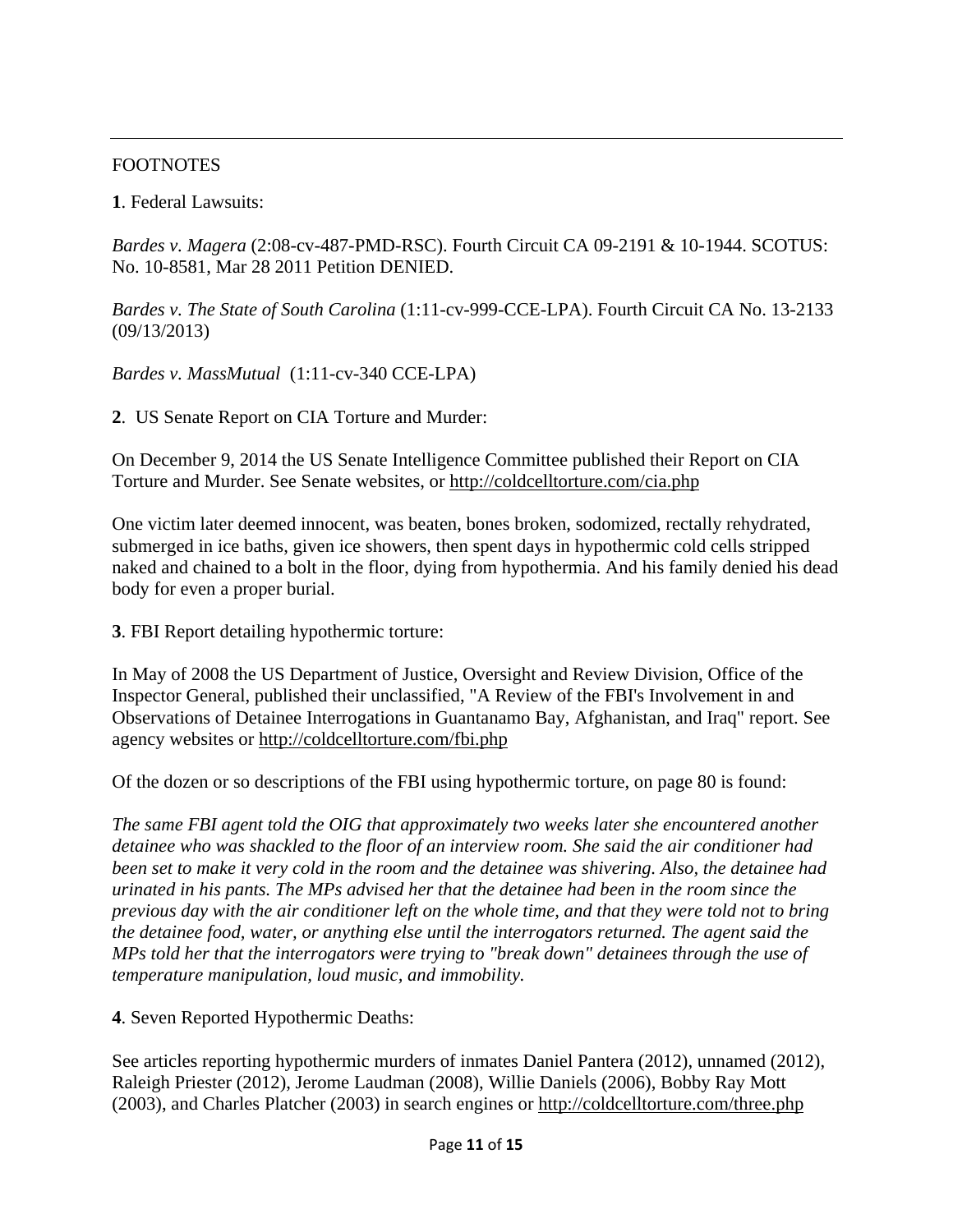**5**. South Carolina Judge Baxley's hypothermic ruling against South Carolina:

After the brutal and slow hypothermic murder of South Carolina prison inmate Jerome Laudman in 2008, his family sued, and South Carolina State Circuit Judge Michael Baxley agreed with the family and in 2014 issued a 45-page order finding the Department of Corrections had violated the rights of Laudman and other inmates with serious mental illness, and ordered the state to stop killing the mentally ill with hypothermic torture, estimated to cost \$30 million. See search engines or http://coldcelltorture.com/laudman.php

**6**. Warden Wilson in prison for hypothermic torture:

White County, Tennessee, Warden Wilson is serving a 20 year prison sentence for the prolonged and near-death hypothermic torture of inmate Joshua Roberson. He lost his appeal, *United States v. Wilson* (No. 07-5825, US COA 6th Circuit). See court resources and search engines, or http://coldcelltorture.com/wilson.php

**7** – Mexican children being tortured with hypothermia:

Mexican children being tortured with hypothermia sue the CBP [Customs & Border Protection.] Lawyers for women and children detainees stated the temperature inside the concrete cells was kept so cold the detainees' lips chapped and split, their fingers and toes turned blue, and their faces chapped and throbbed with pain, see federal lawsuit, Case No. 1:14-cv-20945, or http://coldcelltorture.com/border.php

In August of 2014 California US District Judge Dolly M. Gee ordered the release of children held in inhumane conditions in CBP detention centers in Texas. See: http://www.nytimes.com/2015/07/26/us/detained-immigrant-children-judge-dolly-geeruling.html? $r=0$ 

**8**. Six Juveniles tortured with hypothermia:

In Lancaster, Ohio, in 2014, the local newspaper reported on a lawsuit filed by Attorney Edward Forman in regards to six juveniles tortured with hypothermic torture and the article quoted:

*The lawsuit alleges that juveniles were repeatedly placed in solitary confinement for periods of up to 40 days with temperatures in the mid-50s in the holding cells. The lawsuit alleges the juveniles were frequently kept nearly naked without access to blankets, and as a result of this suffered symptoms of frostbite, including blisters and purplish-blue skin on their fingers and toes. Juveniles also suffered symptoms of hypothermia, including uncontrollable shivering and chattering of teeth, dizziness, nausea, and confusion, the lawsuit contends.* 

Plaintiff's lawyer, Attorney Edward Forman, is quoted: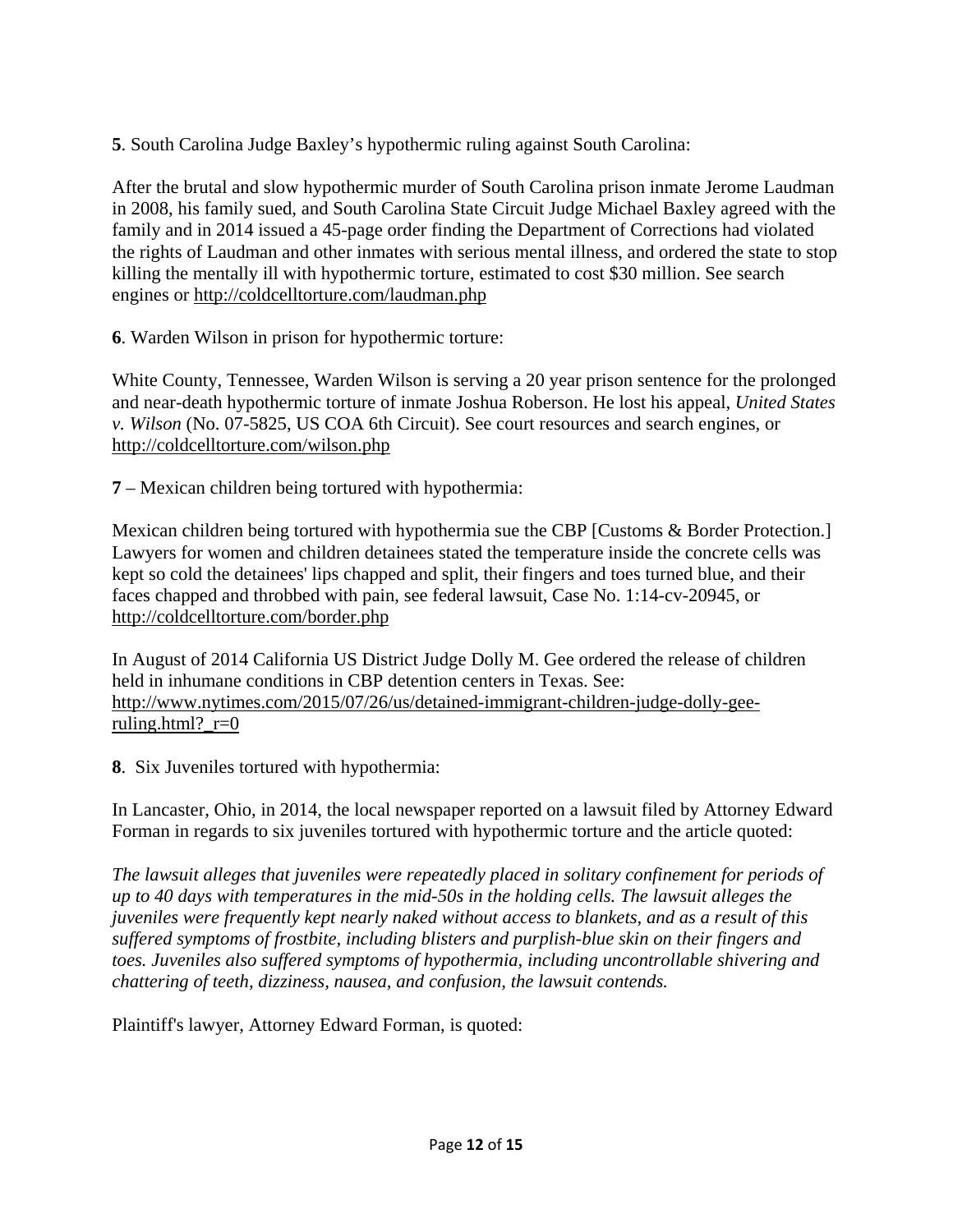*"These conditions were truly horrific," Forman said. "No human being should ever be subjected to conditions like this, and certainly not children. How can we ever expect to reform and help juvenile offenders when we treat them this way?"*

See lawsuit in the Southern District, Eastern Division case No. 2:14-cv-01608, as found in PACER, or see http://coldcelltorture.com/juvenile.php

**9**. Protest at Durham Jail:

See local Fox affiliate 1/1/15 article reporting fifty protestors banging drums marching around the Durham jail in protest to hypothermic conditions and lack of edible food, see: http://myfox8.com/2015/01/01/prisoners-protest-held-in-downtown-durham/

Six months later in Summer of 2015, with an outside temperature of 100 degrees, Amplify Voices, the jail's watchdog group, reported a letter from an inmate, "*Everything is going pretty bad in here. It's very cold temperatures in this jail, mostly in the cell. But I ask the officers can they turn up the heat, but it never get done. We have to put on all of our clothes just to stay warm."* Sheriff Michael Andrews has the air conditioner thermostat set to murder. It is only a matter of time.

See other inmate letters as to hypothermic conditions this summer at the watchdog group's website, see http://amplifyvoices.com

**10**. Marshal Project article on hypothermic murders:

On the same day the US Senate published their report detailing hypothermic murder, on December 9, 2014; New York City's non-profit The Marshall Project published their report and news article detailing the hypothermic murders of our own citizens and asks the question why.

Their attention was initially prompted by the murder trial of a Riker's Island jail guard accused of turning up the heat in one inmate's cell so hot his brain baked to death. This is called hyperthermic torture, the opposite of hypothermic torture, but both kill.

See their report titled, "*It's Not the Heat: Prison inmates are dying of cold. Why?*" by Alysia Santo.

See either http://themarshallproject.org, or directly at: https://www.themarshallproject.org/2014/12/09/it-s-not-theheat?utm\_medium=homepage&utm\_campaign=site-placement&utm\_source=featuredblock&utm\_content=3-112

The largest financial and operating principle of the Marshall Project has contacted the US Department of Justice on three discussions regarding hypothermic torture, but hypothermic torture continues on, so no one has done a thing.

**11**. Judge CARR disabled, contract not renewed: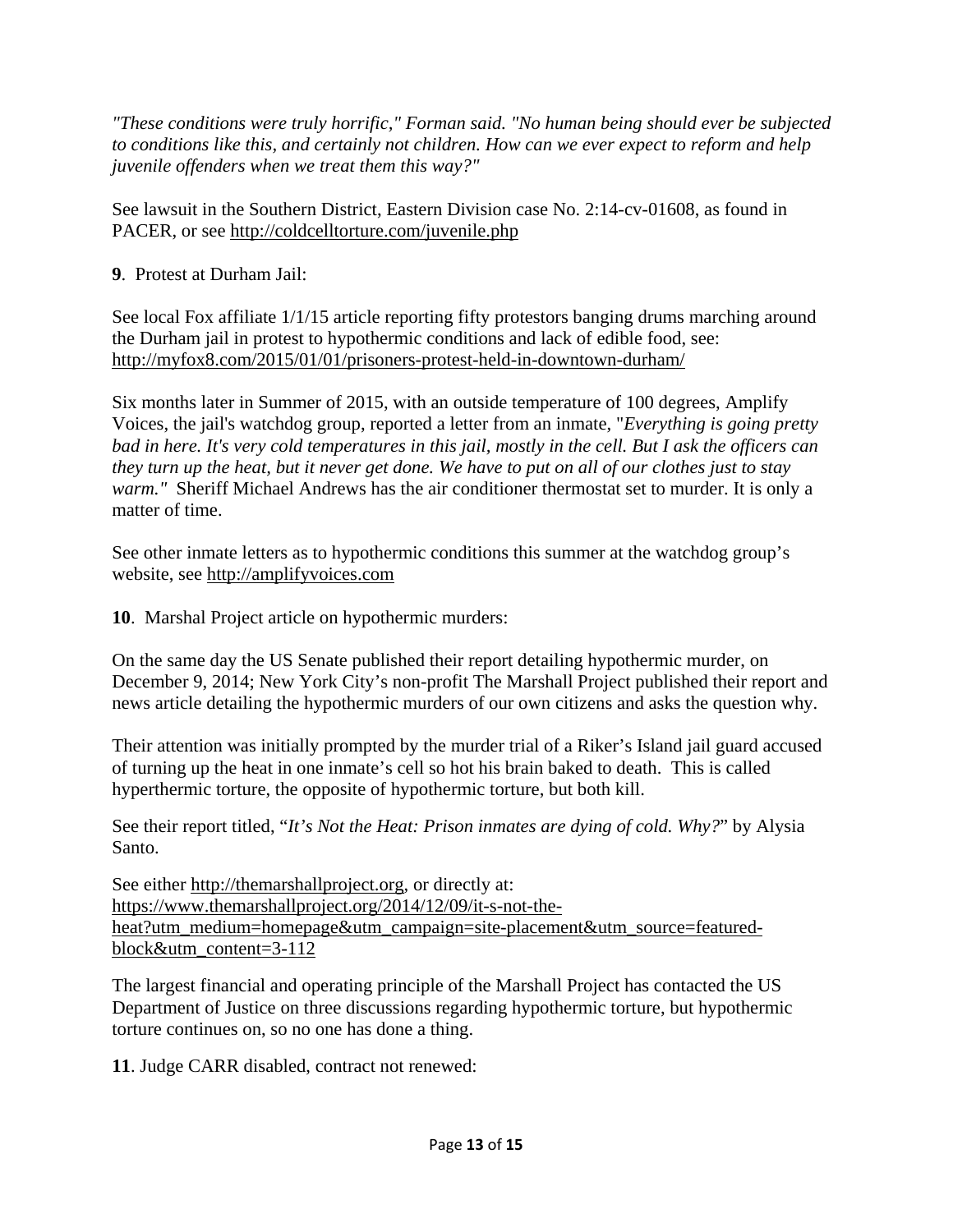In 2010 Charleston, South Carolina Lawyer Andy Savage is reported in the local Post and Courier Newspaper in an article titled "*Savage wants judge off torture case*," demanding Judge CARR recuse himself from a torture case as his client was unable to get a fair trial otherwise, which Savage says was precipitated by years of odd and unexplainable behaviors, all of which led to CARR having his contract cancelled and as of October 2011 is no longer a judge, as a US Marshall told me on the phone, meaning he was removed months before his contract expired, and not renewed.

My first hearing in federal court was before CARR and occurred in Charleston, SC in 2008, and as I stood at the plaintiff's table, at the defendant's table stood four seasoned defense lawyers talking to a staff of greater number. At one point they must have said something to anger the judge, because Magistrate Robert CARR started screaming at the top of his lungs, his face bright red with spittle flying about as he screamed and shout, and after several minutes of this screaming I did not know why the judge had become unglued, or if was standard fare in the federal court, it was my first time there. The defense lawyers stood at attention rapidly nodding their heads saying yes your honor, yes your honor, their staff frantically flipping through law books to feign help. I sat down as my legs were bad and could not stand for so long, and waited for the screaming to stop. This was videotaped into the record, with research you can find it.

See Post and Courier article titled, "*Savage wants judge off torture case*," published on June 16, 2010 at: http://www.postandcourier.com/article/20100616/PC1602/306169971

**12**. Western District of North Carolina website:

The Western District's website provides the following text to *Pro Se* litigants:

*…You do not have the right to an attorney in a civil case and the Court only appoints attorneys in certain circumstances. Because you do not have the right to an attorney and may not be appointed one, you* **must be ready** to pursue your case to completion [same as a lawyer.]

*…If you file a case pro se, you will have to follow the Federal Rules of Civil Procedure and this Court's Local Rules the same as any attorney who represents someone*

How can I be the same as any attorney when the only way to be same as any attorney is to be an attorney?

See http://www.ncwd.uscourts.gov/filing-without-attorney

As to the Federal Rules of Civil Procedures:

The Federal Rules of Civil Procedures can only be understood by three years of law school and decades of tutelage before practice, otherwise they help as nothing, but I am required to be the same as any attorney and held responsible being not. This is fundamental nofairness.

As to the Local Rules: